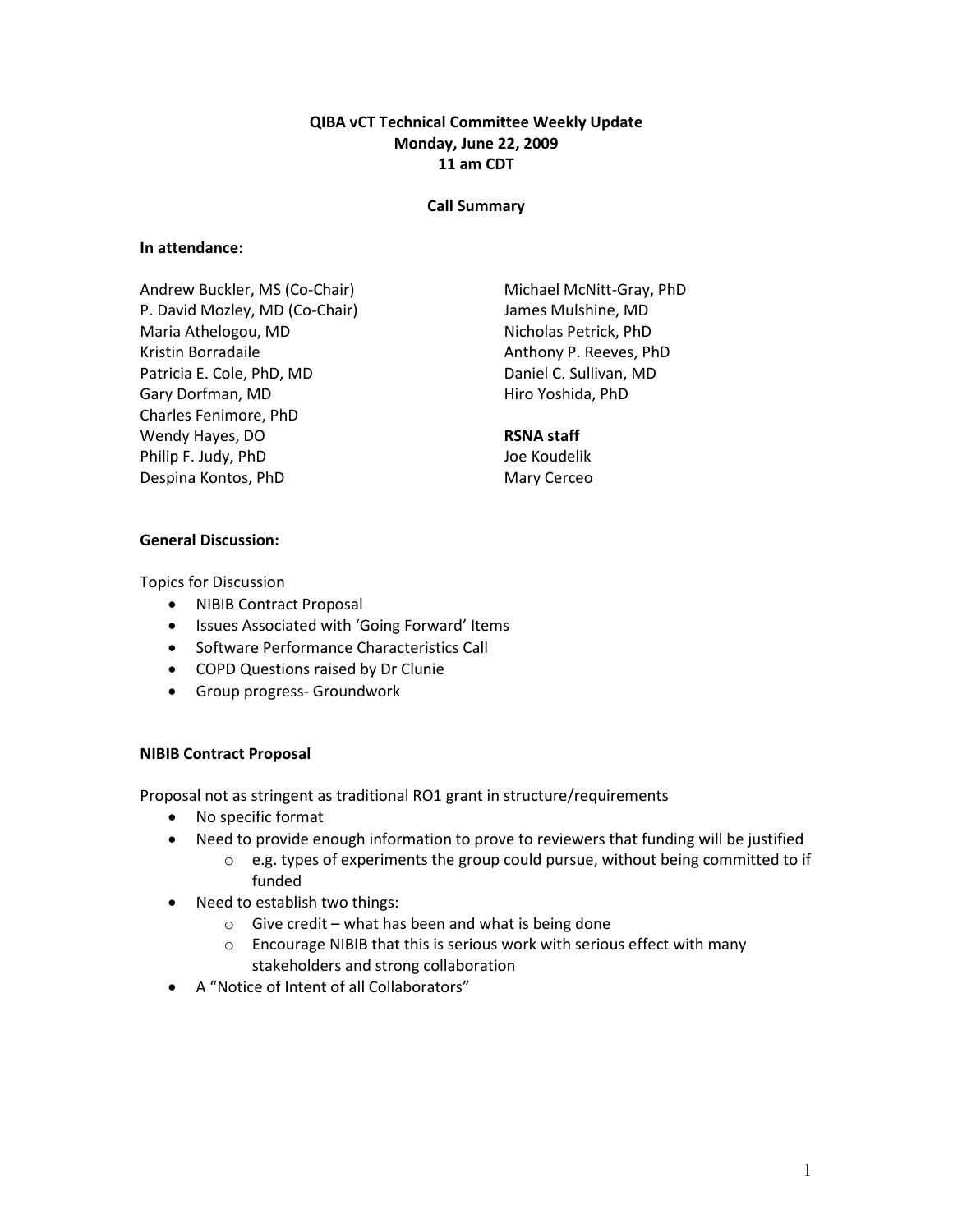vCT Group 1A

- Dr Petrick to draft a one page appendix on preliminary Group 1A activity in efforts to draw-in RadPharm efforts (contributions)
- Items to include would be technical results, % of involvement of all group members, all data collections performed, and data analysis that remains

## vCT Group 1B

- Dr McNitt-Gray to draft 2 paragraphs highlighting experimental design, including specific aims and methods
- Another appendix will list resources committed to 1B

vCT Technical Committee has benefited from Dr Reeves' (Volcano) involvement

• Dr Reeves to acknowledge efforts and draft a couple of sentences to establish connections and strengthen activities – for section C1.1

### Issues Associated with 'Going Forward' Items

Fiscal Proposal

- Investment should be part of the 'going-forward'
- Investment by NIBIB could be leveraged by other professional organizations and industry
- NIBIB will only add to and accelerate that which has already been done
- Even with wealth of volunteer efforts to date, all Tech Cttes would still find funding helpful for future efforts

Need to demonstrate level of investment already made by group

- Significant contributions
	- o Number of images to be generated and contributed
	- o RadPharm efforts
	- o Statistical design effects to be included
- The reality of the vCT efforts have been crafted around stakeholder needs
- Lack of hard data remains an issue
	- o Data already generated/submitted by Group 1A and Merck
	- o Need preliminary data to demonstrate QIBA can do the work, i.e. has the expertise
	- o Data at the science-level needed

### Software Performance Characteristics Call

- Dr Schwartz to lead SW inaugural call on Monday, June 29, 2009 at 9:00 AM CDT
- Decision made to push ahead even without ideal attendance; multiple calls will allow participants a degree of freedom to attend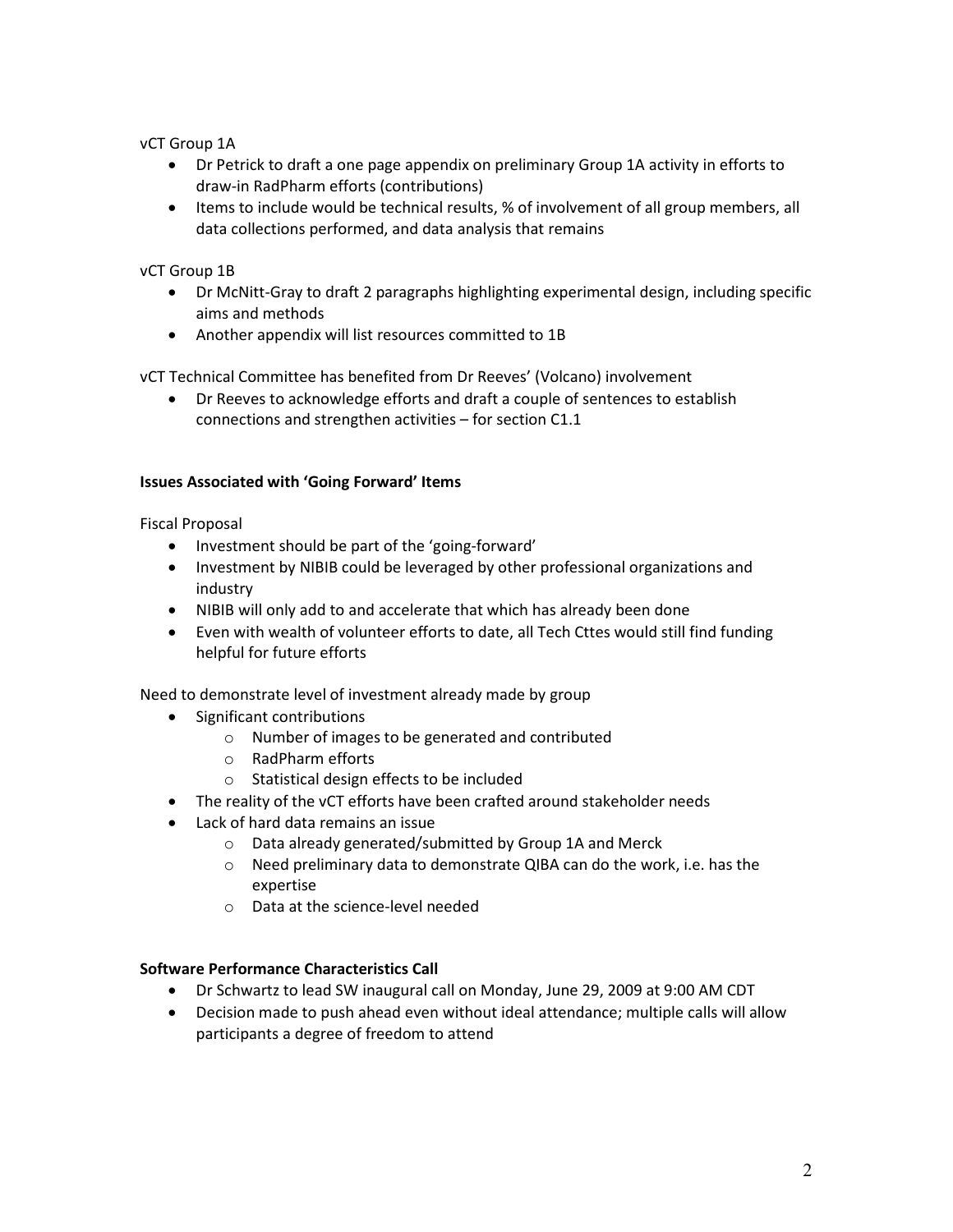## COPD Questions raised by Dr Clunie

### Q1 - Is this confined to COPD, or is asthma also in scope?

- Group to focus on COPD for now, asthma as a later step
- Quantification of matrix will be useful for other diseases, i.e. asthma

# Q2 - Is the goal to determine biomarkers that are a surrogate for some other clinical measure (such as PFT), and if so is this for clinical or drug therapy evaluation (or both)?

- The COPDGene goal is to identify phenotypes that become biomarkers
	- o Biomedical development must eventually go beyond pulmonary function metrics
- YES for both clinical and drug therapy evaluation but the therapy end to be of stronger focus
	- o Drug therapy has historically been the first stage
	- o Drs Stoel and Coxsan both involved with clinical trials now
	- o Drug therapy evaluation can back-into to clinical care, but not vice versa
- Additional COPDGene Goals:
	- o Include non-smoking "normals" and longitudinal studies more precise measurements needed
- Early part of QIBA activities is to set clinical context inclusive of measurements to improve - this is also the efforts within COPDGene

# Q3 - Who is going to determine response criteria as opposed to the single time point measurement itself (if this is out of scope of QIBA, as has been determined for other biomarkers)? UPICT?

• Answer to Q2 applies here as well

# Q4 - Does the scope include bronchial wall thickening quantification, or is this confined to lung density (both would be desirable)?

# YES

- Bronchial wall thickening is part of the COPDGene efforts
	- $\circ$  COPD performs QA on phantoms with wall thickening quantification
	- o Not clear how this fits into clinical assessment though
	- o Once the clinical context is laid out, this will become clearer

## Q5 - Is this within scope of the CT Volumetric group, or does it requires its own sub-group with equal standing to the others?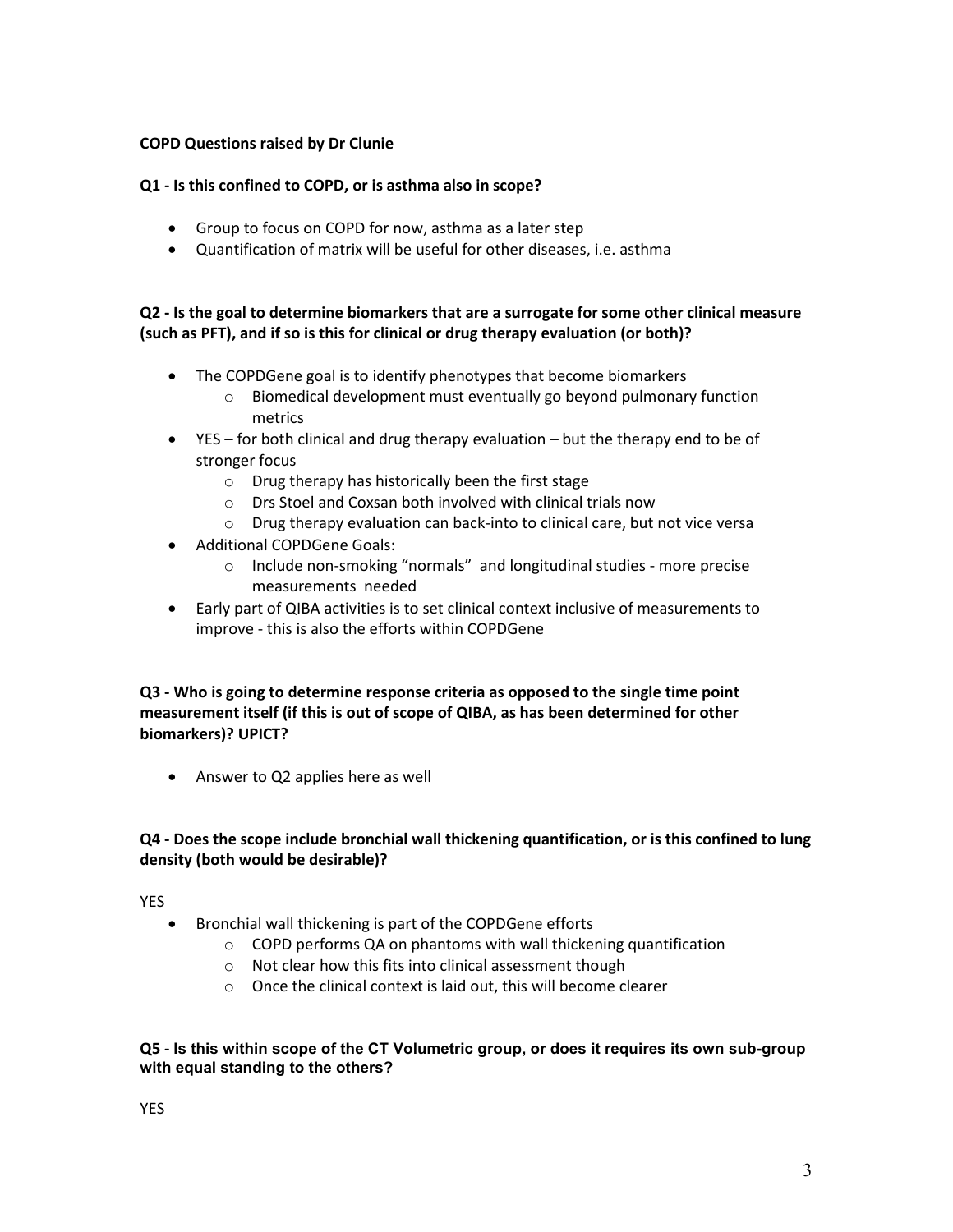- These efforts will be part of the vCT group
- Subgroup for this disease area will meet separately (like a lung cancer group)
- No separate group will be created; only ad hoc disease groups created
- Major groups are based on modality
- COPD needs to start small and grow slowly
	- o Lay out clinical context first
	- o Draw from the main group moving forward
- RIDER may be helpful for COPD due to their abundant CT data (emphysema scans)

#### Q6 - Do we have the right stakeholders involved to make an assessment of radiation dose versus dose required for accuracy and repeatability versus the clinical benefit obtained (over other measures)?

YES

• COPDGene has access to the right stakeholders; has access to broad talent-base if needed

#### Group Progress-Groundwork

- vCT Group 1B has a call on Wednesday (June 24, 2009)
- Experimental design to be focus of call

vCT Group 1C had call last week (June 17, 2009)

- Group fleshed-out phantom details
- Staging collection in Washington area proposed Need good vendor/scanner representation
- Need contacts (people) at:
	- o Johns Hopkins Dr McNitt-Gray to forward contact names to Dr Fenimore
	- o Georgetown Dr Murray Loew may have contact
	- o George Washington Dr [Friedman ?] may provide contact
	- o FDA, U Maryland and Duke have shown some interest
- Dr Fenimore offered to facilitate data collection if scans were done locally (Washington area)

### Next Steps:

Mr Buckler to modify the proposal in three areas (more robust text)

- $\bullet$  C1.1 text needs amending
- Appendix on preliminary work in vCT
- Prospective Group 1C projects

Section C1.1 Updates

- Early stage lung cancer and COPD could be added to the last paragraph of C1.1
- Dr Reeves to acknowledge efforts and draft a couple of sentences to establish connections and strengthen activities - to C1.1